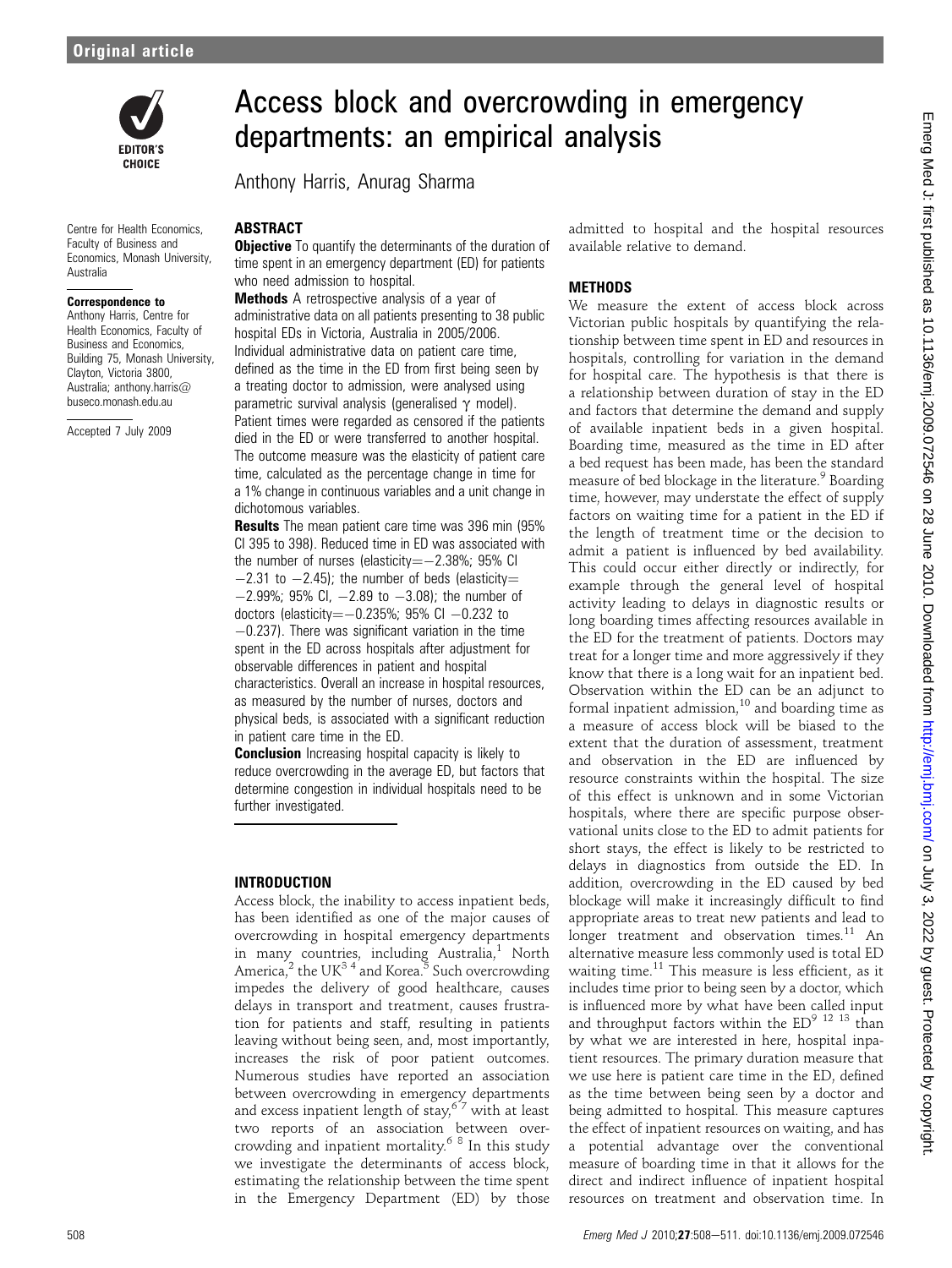a secondary analysis we analyse the data using boarding time as the outcome variable.

The duration of individual patients' time in ED was analysed retrospectively in a parametric survival analysis that controlled for observable hospital and patient characteristics. Survival analysis is the natural way to analyse time to event data such as this, and has a number of advantages over other commonly used approaches. It does not, for example, assume that the duration is normally distributed, as a multiple linear regression approach would,<sup>14</sup> nor is it necessary to construct a binary variable on whether the patient exceeded an arbitrary threshold waiting time to define access blockage, as others have done.<sup>3</sup> Survival analysis also allows for incomplete spells in the ED prior to admission caused by death or transfer to another facility. The most flexible and robust approach is a semi-parametric statistical model, of which the best known is the Cox proportional hazard model. Other parametric models are more efficient, but need to assume a particular functional form for the hazard function h(t) (the probability of a patient being admitted at time t, given that he or she has been waiting until time t) and as a consequence can be sensitive to misspecification. The data showed that the cumulative hazard function increased with time in the ED. This suggested that the Cox proportional hazard model, the Weibull model or the generalised  $\gamma$  model were potentially suitable. We therefore tested these three models. For the Cox proportional hazard model we use the rescaled Schoenfeld residuals and the global test of Grambsch and Therneau<sup>15</sup> to test for nonproportionality of the hazard. The test rejected the assumption of proportionality (p<0.001). The choice between Weibull and generalised  $\gamma$  distribution was made on the basis of the value of the likelihood function. The model is presented in an accelerated failure time format and, since all the continuous covariates are taken in natural logarithms, the coefficients can be interpreted directly as elasticities (ie, the percentage change in time in ED for a 1% change in the independent explanatory variables). All data were analysed using STATA10 (StataCorp, 2007).

### DATA

Data on individual patient waiting times were taken from the Victorian Emergency Minimum Dataset (VEMD) in the financial year 2005/2006.<sup>16</sup> This contains standardised routine reports on de-identified demographic, administrative and clinical data on presentations at all public hospitals in the State of Victoria, Australia with a 24 h ED. Data were selected to include those who were admitted or transferred to another hospital or died. Time waiting for admission to a ward was taken as the difference

Table 1 Variable definitions and data sources

between the time first seen by a doctor and the time transferred to a ward. Data were regarded as right censored if the patient died or was transferred to another hospital. Data on hospital resources (number of available beds, nurses and doctors) were provided by the Victorian Department of Human Services. These are based on annual averages reported by the hospitals. The size of the catchment population was used as a proxy for the demand for beds. Patient-flow data for each statistical local area is used to define hospital service areas or catchment area, based on the methods of Zwanziger and Melnick.<sup>17</sup> The square of continuous covariates was included to allow for non-linear effects. We chose explanatory variables that represent patient demand characteristics (triage category, demographics) and constraints on the supply of inpatient beds to ED patients (hospital staffing and bed capacity, hospital type and catchment area). Table 1 shows the data item definitions and sources.

As the information recorded in the VEMD is not all captured in real time, time first seen by doctor and time to admission or discharge may not always be accurate. It is also possible that the request for a bed may be made before the patient is ready for discharge, thus inflating the boarding time. In a busy ED there may be delays in data entry and a consequent inaccuracy in measuring patient care times.18 Consequently a limitation of this study is that the VEMD waiting time data may not accurately reflect the time spent in ED associated with problems of access to inpatient beds, but we have no reason to believe that this inaccuracy is large or will lead to bias in the results.

## RESULTS

The mean time spent in the ED from seeing a doctor to being transferred to a ward across the 38 hospital campuses is 396 min (95% CI 395.13 to 397.63). The results of the generalised  $\gamma$ survival analysis are shown in table 2 and plotted in figure 1. Table 2 shows the elasticity of patient care time with respect to each of these variables (column 3) at their sample means (column 1). The elasticity is the predicted percentage change in patient care time associated with a 1% change in the variable. For example, a 1% change in the mean number of nurses (from 998 to 1008) is associated with a 2.38% fall in waiting time (from  $396$  to  $387=9$  min) assuming all other variables remain at their mean values. Similarly, an increase of 1% in the bed capacity is associated with a 2.99% fall in waiting time (from  $278$  to  $281=12$  min). The statistical model predicts that a combined 1% increase in the number of nurses, physical bed capacity and the number of doctors is associated with a reduction in the average waiting time of 22 min from the average of

| Variable name            | <b>Definition</b>                                                                  | <b>Source</b>                               |
|--------------------------|------------------------------------------------------------------------------------|---------------------------------------------|
| Waiting time             | Minutes between being seen by a doctor and being admitted or transferred, or dying | <b>VEMD</b>                                 |
| Catchment population     | Calculated as population of health service area 18                                 | <b>VEMD</b>                                 |
| Day                      | Weekend/Weekdav                                                                    | <b>VEMD</b>                                 |
| <b>Hospital location</b> | Metro/Rural                                                                        | <b>VEMD</b>                                 |
| Season                   | Summer/Autumn/Spring/Winter                                                        | <b>VEMD</b>                                 |
| ED patient category      | Resuscitation, Emergency, Urgent, Semi-urgent or Non-urgent                        | <b>VEMD</b>                                 |
| Age                      | Age in years                                                                       | <b>VEMD</b>                                 |
| Social disadvantage      | SEIFA index of disadvantage for postcode of patient                                | ABS Census of Population and Housing (2006) |
| Gender                   | Male/Female                                                                        | <b>VEMD</b>                                 |
| Country/Region of origin | Southern Europe, Eastern Europe, Western Europe, South-East Asia, UK, Other        | <b>VEMD</b>                                 |
| Indigenous               | Aboriginal or Torress Strait Islander                                              | <b>VEMD</b>                                 |
| Doctors                  | Number of FTE doctors employed in the hospital campus                              | Data supplied by the Victorian DHS          |
| Nurses                   | Number of FTE nurses employed in the hospital campus                               | Data supplied by the Victorian DHS          |

VEMD, Victorian Emergency Minimum Dataset.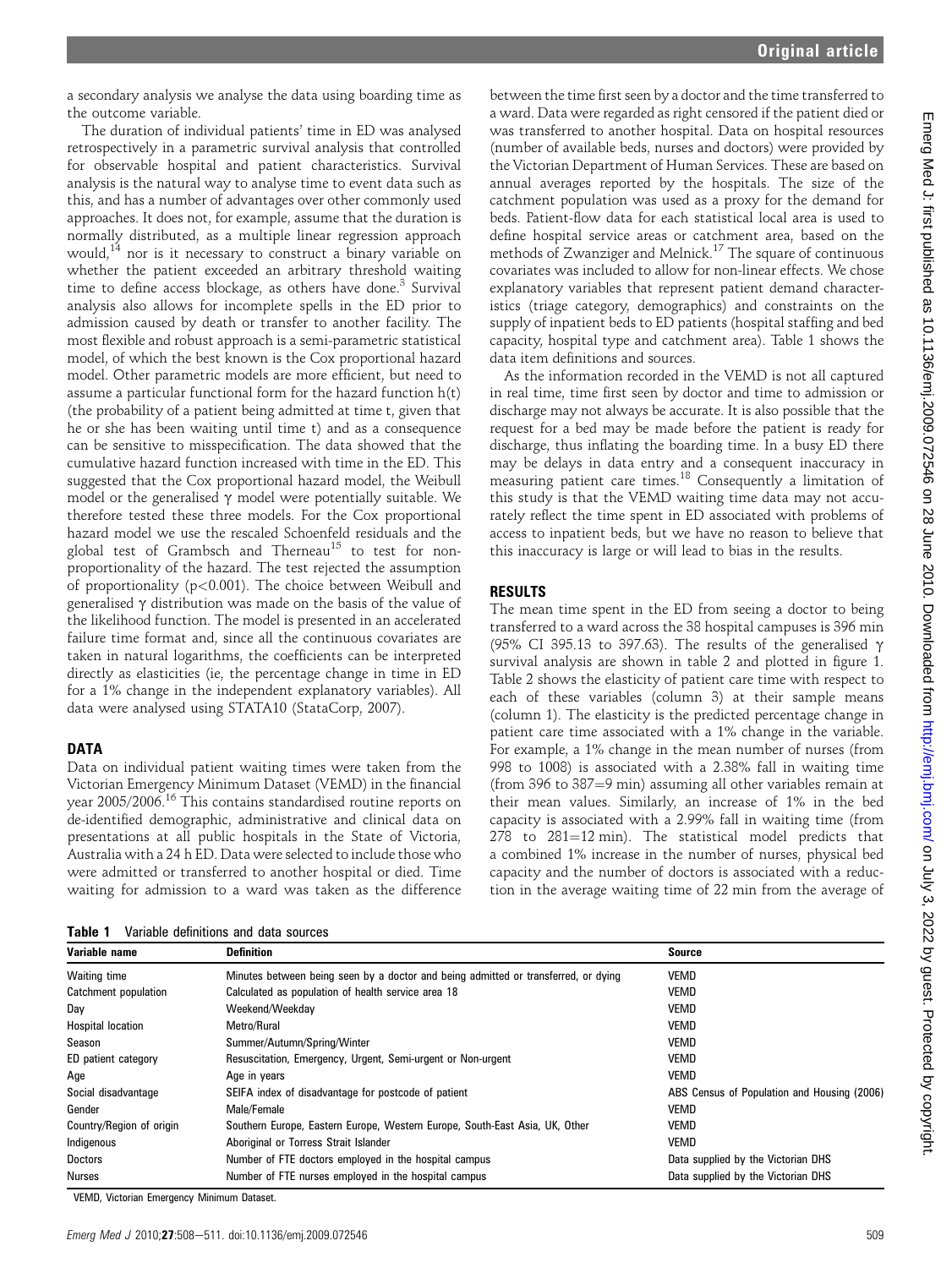396 min. The elasticity with respect to binary variables such as the category of patient, ethnicity, weekend/weekday, metro/ rural, season, and hospital campus is interpreted as the percentage change in waiting time compared with the excluded category. For example, weekends are associated with a 1% fall in waiting time or 4 min (compared with weekdays), while patients wait for 7.8% less time in summer than in winter (31 min). It is interesting to note that there is considerable variation in waiting time across hospitals, which is significant even after adjustment for observable patient characteristics and hospital resources (not reported in table 2). Four hospitals have mean waiting times at least 69% (398 min) more and two hospitals have waiting times at least 46% less (265 min) than the comparison hospital campus. With boarding time rather than patient care time as the outcome variable, the best fitting models gave similar results for bed capacity, but the elasticity of boarding time with respect to the number of nurses was positive and for doctors it was insignificant.

## **DISCUSSION**

To the best of our knowledge this is the first study to quantify the duration in ED associated with bed access block factors controlling for observable patient and hospital-level characteristics. We find that available hospital resources are strongly associated with time spent waiting in ED for admission. For a given level of demand (as captured by the needs of the catchment population of a given level of disadvantage), overall resources available in the hospital are strong predictors of patient time spent in ED waiting for a bed. We have measured duration in ED continuously in minutes rather than using an indicator of access block, as this avoids the clinically arbitrary nature of such measures. The mean time spent in the ED from

Table 2 Responsiveness of waiting time in ED associated with patient and hospital

|       |               | % change in<br>duration ED stay<br>for a 1% |                      |
|-------|---------------|---------------------------------------------|----------------------|
| mean  | SD            | change                                      | 95% CI               |
| 396   | 307.35        |                                             |                      |
| 38    | 28.05         | $-0.04%$                                    | $(-0.04\%, -0.36\%)$ |
| 995   | 70.90         | 0.16%                                       | $(0.11\%, 0.21\%)$   |
| 184   | 226.98        | $-0.24%$                                    | $(-0.25\%, -0.23\%)$ |
| 998   | 714.81        | $-2.38%$                                    | $(-2.45\%,-2.31\%)$  |
| 278   | 161.04        | $-2.99%$                                    | $(-3.09\%, -2.89\%)$ |
| 35273 | 172278        | 0.62%                                       | $(0.60\%, 0.64\%)$   |
| 0.17  | 0.38          | 19%                                         | $(16.7\% , 19.8\%)$  |
| 0.46  | 0.50          | 20%                                         | $(17\%, 20\%)$       |
| 0.32  | 0.47          | 15%                                         | $(12\%, 15\%)$       |
| 0.49  | 0.50          | 2%                                          | $(1\%, 2\%)$         |
| 0.01  | 0.09          | 10%                                         | $(6\%, 13\%)$        |
| 0.09  | 0.28          | 2%                                          | $(1\%, 3\%)$         |
| 0.01  | 0.01          | 5%                                          | $(2\%, 8\%)$         |
| 0.02  | 0.13          | $-1%$                                       | $(-3\%, 1\%)$        |
| 0.02  | 0.13          | $-5%$                                       | $(-7\%, -2\%)$       |
| 0.06  | 0.24          | $-1%$                                       | $(-2\%, 0\%)$        |
| 0.42  | 0.49          | $-1%$                                       | $(-2\%, -1\%)$       |
| 0.72  | 0.45          | 0%                                          | $(-2\%, 2\%)$        |
| 0.24  |               | $-8%$                                       | $(-9\%, -7\%)$       |
| 0.25  | 0.43          | 2%                                          | $(1\%, 3\%)$         |
| 0.26  | 0.43          | $-6%$                                       | $(-7\%, -5\%)$       |
|       | <b>Sample</b> |                                             | (or category)        |

seeing a doctor to being transferred to a ward across the 38 hospital campuses was over 6 h, and, as figure 1 shows, the predicted probability of staying in ED remains high for considerably longer than that. Twenty-seven per cent of people waited more than 8 h, the most commonly used threshold indicator of acceptable performance for an ED. It is interesting to note that there is considerable variation in access block across a set of tertiary hospitals of similar size even after controlling for catchment area and hospital staff resources. There are a number of possible explanations for this, including uncontrolled differences in clinical and administrative practice as well as differences in quality and efficiency between hospitals. If the causes of these differences could be established, targeted programs to reduce waiting might offer the potential for greater gains in patient access than general funding increases.

## LIMITATIONS OF THE STUDY

This is an observational study and we cannot be certain that an increase in hospital staffing or ward bed capacity will reduce overcrowding in an ED. It is possible that there are characteristics of patients that we have not been able to measure precisely (such as condition and severity) or the hospital (resource allocation or particular specialty capacity such as critical care beds) that might explain both ED waiting time and resource use for a particular patient. We did control for triage category as well as bed and staff availability in the individual hospital, and this, along with other patient characteristics, is likely to capture much of the variation in waiting time associated with patient and hospital heterogeneity. The accuracy of hospital resource variables is limited by the data, which are reported only as annual aggregates. There is considerable movement of staff around the hospital (including the ED) and the number of available beds may vary across the year. In addition, staffing levels at the ward level may vary by specialty, but the effect on admissions of overall level of bed availability is likely to be captured by total number of doctors, nurses and beds. Moreover, while there are no doubt differences between hospitals in capacity and efficiency, all hospitals in the sample are major tertiary hospitals with similar levels of recurrent funding per case mix adjusted patient. There is likely to be some measurement error in the time spent in the ED, since these data are not all recorded in real time and we cannot be certain that they are unrelated to resource use or how crowded the ED is at the time of recording. It seems likely that the data understate patient care time and may understate the impact of hospital resources on duration of stay in the ED.

We have chosen to use the time from being first seen by a doctor to the time of admission as our measure of access block duration. This is in contrast to most of the published literature, which uses the time from an inpatient bed request to the time of admission as a measure of the effect of bed access block on overcrowding in the ED. To the extent that treatment time is part of the wait that is related to inpatient demand and supply, its exclusion could potentially bias the results. Its inclusion might lead to some loss in precision, as part of the treatment and observation time is unrelated to inpatient factors, but it will not bias the results. We reestimated the duration analysis using the more conventional measure of boarding time, but in our sample the overall statistical fit was not as strong, and, while bed capacity had the expected effect on access block, other variables were either not significant or had signs that were the opposite of those expected.

For these reasons, while we have some confidence in predicting a reduction in waiting time as a consequence of an increase in ward staff and bed capacity, given that parametric